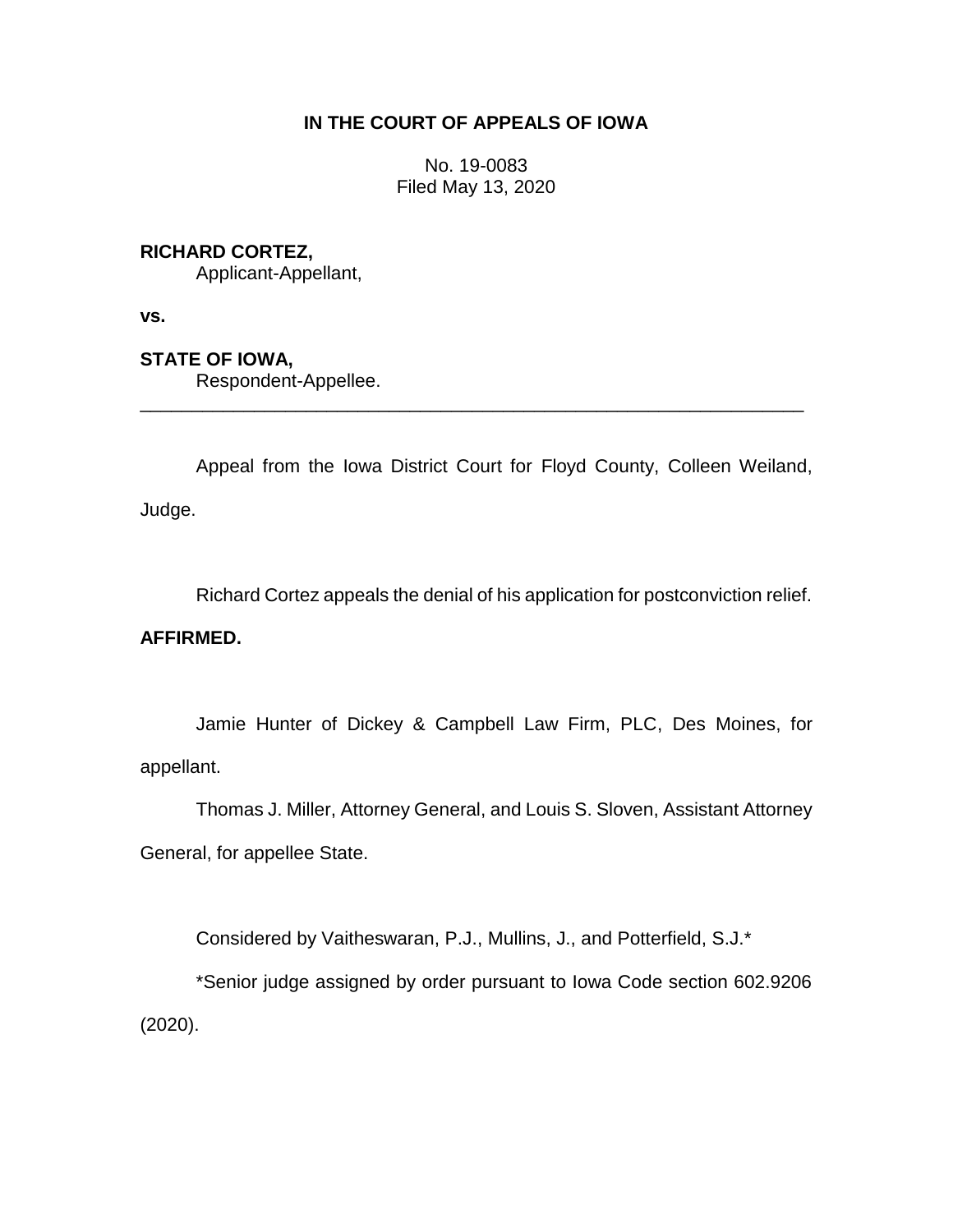## **VAITHESWARAN, Presiding Judge.**

Several people were stabbed with a knife following an altercation at a bar in Charles City, Iowa. One of the people died of his injuries. Another injured his arm. The third, who identified himself as Cyrus Riley, sustained injuries to his elbow and leg. The State charged Richard Cortez with several crimes arising from the fracas. A jury found him guilty of second-degree murder and two counts of willful injury causing serious injury. This appeal from the denial of Cortez's application for postconviction relief centers on the true identity of Cyrus Riley.

#### *I. Background Proceedings*

After trial but before sentencing, the State notified Cortez that Cyrus Riley was actually Barry Holden. Cortez moved for a new trial, asserting the evidence was newly discovered. The district court denied the motion, reasoning the evidence likely would not have changed the result. *See Jones v. State*, 479 N.W.2d 265, 274 (Iowa 1991) (requiring proof of four elements on a newlydiscovered-evidence claim, including that "the evidence probably would have changed the result of the trial").

Cortez filed a direct appeal. *See State v. Cortez*, No. 09-1362, 2010 WL 3894443 (Iowa Ct. App. Oct. 6, 2010). He argued "the trial court erred and deprived him of due process when it failed to grant him a new trial" following the discovery of Riley's true identity. He raised the due process issue under an ineffective-assistance-of-counsel rubric. *Id.* at \*6*.* Like the trial court, we applied the newly-discovered-evidence standard. We reasoned that Cortez's "due process" claims of prosecutorial misconduct and suppression of evidence under *Brady v. Maryland*, 373 U.S. 83, 86–87 (1963), were subsumed within the claim of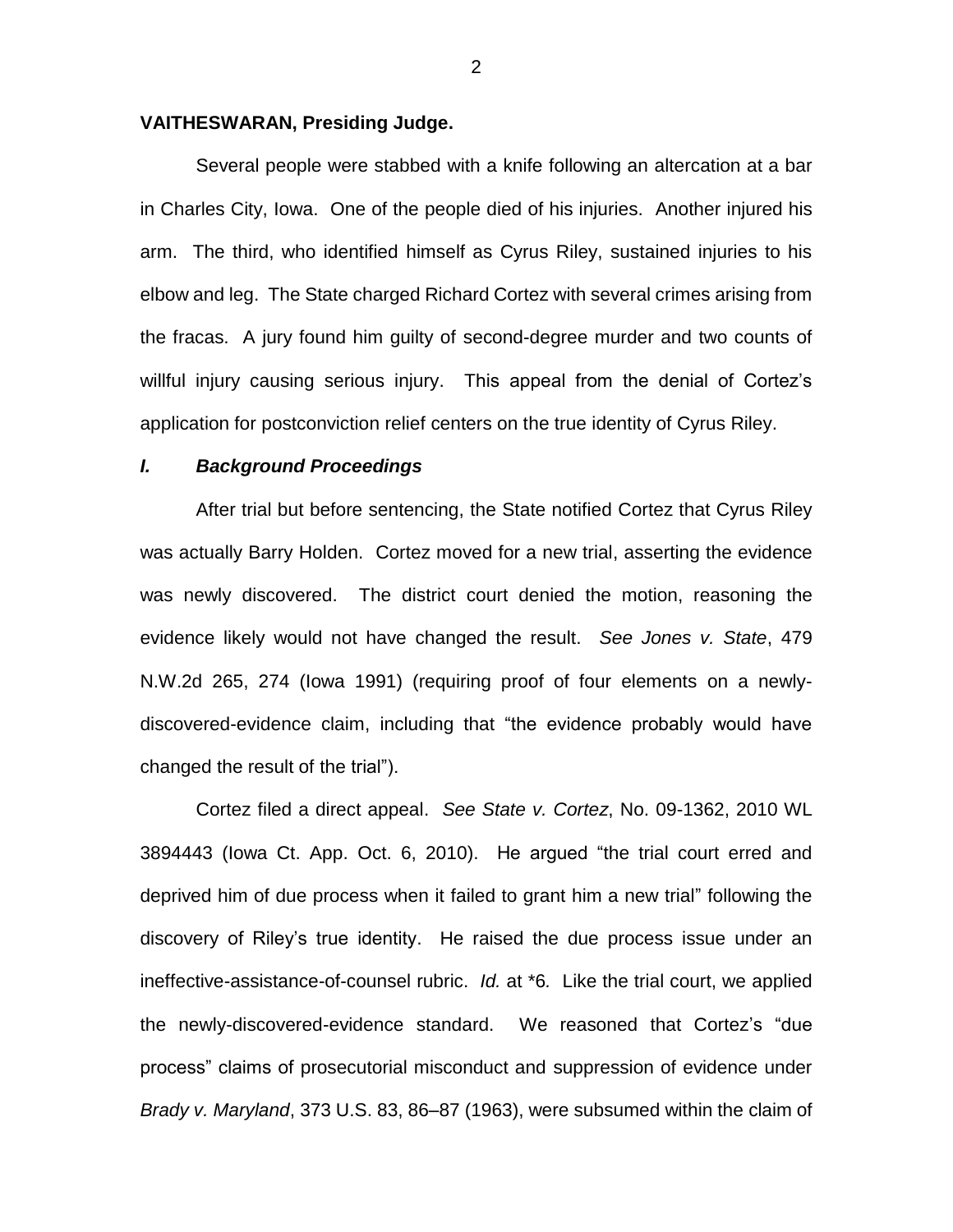newly discovered evidence. *Id.* at \*7. We concluded there was no proof that "had the jury received the additional evidence that Riley/Holden was using an assumed name and had prior felony convictions, the jury would have ignored Riley/Holden's testimony of his observations, or the observations of other witnesses." *Id.* at \*9.<sup>1</sup> We also concluded trial counsel did not breach an essential duty in failing to raise a due process claim, given the absence of "clearly established state or federal law on whether the unintentional use of perjured testimony violates due process." *Id.* at \*7. We affirmed the jury's findings of guilt on the second-degree murder charge and one of the willful injury charges. *Id.* at \*12. We reversed the other willful injury count and remanded with instructions to amend the judgment of conviction to willful injury causing bodily injury. *Id.*

Cortez filed a postconviction-relief application. After several years, the application was amended to allege claims relating to the belated discovery of Riley's true identity. Following a hearing, the postconviction court determined "[t]he issue of whether the introduction of witness Holden's perjured testimony violated [Cortez's] due process rights [was] already . . . decided against him by the Iowa Court of Appeals on direct appeal" and "his claim of ineffective assistance of trial counsel [was] decided against him by the same court." In the court's view, Cortez sought "to revisit the issue by approaching it in a different way," but "the result [was] the same." The court concluded, "The evidence [did] not support the proposition that the State knew Holden's identity or intentionally withheld it from

 $\overline{a}$ 

3

<sup>&</sup>lt;sup>1</sup> We noted, however, that the record failed to disclose "the type or number of felonies of which Holden has been convicted." *Cortez*, 2010 WL 3894443 at \*6 n.3.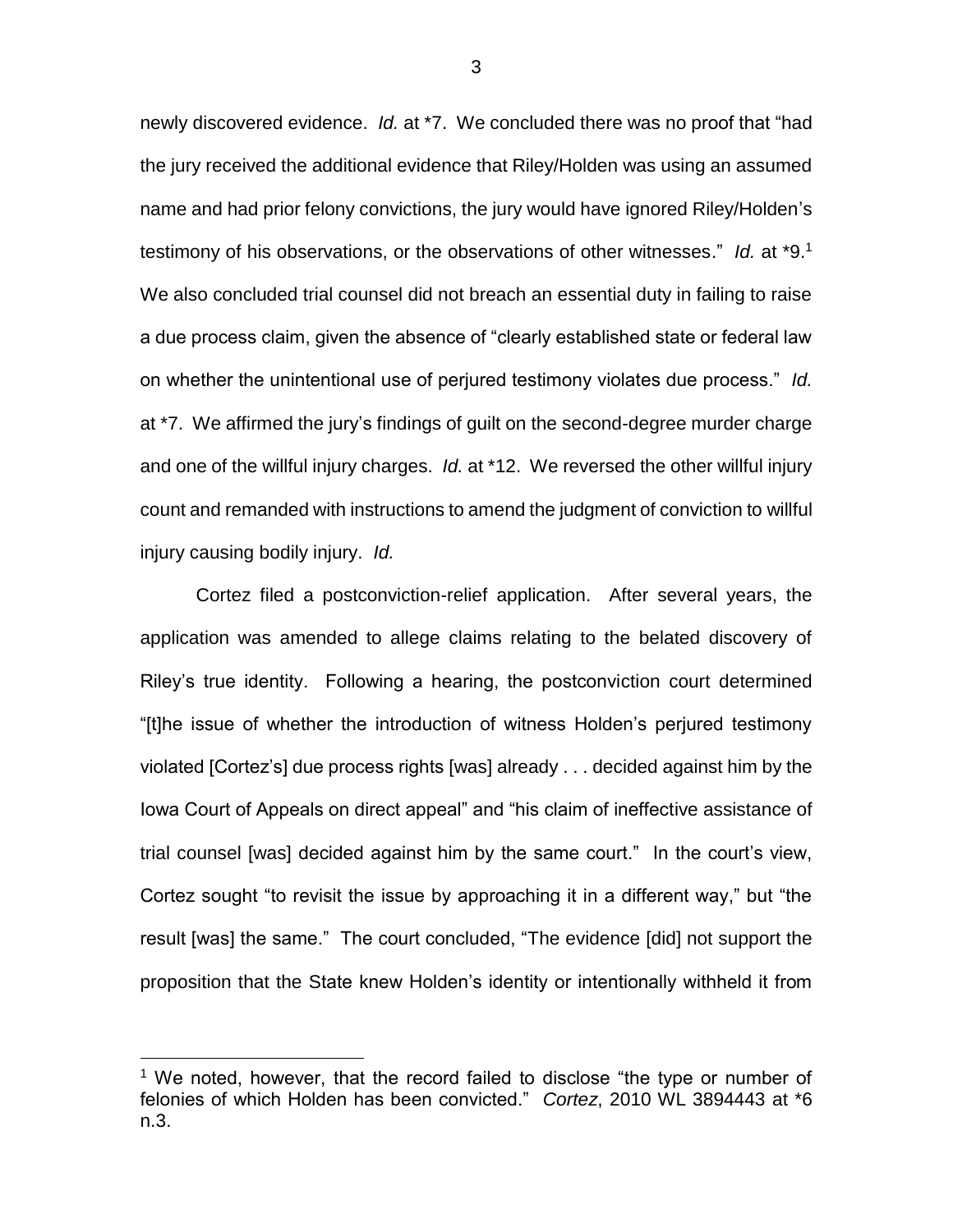defense counsel" and Cortez failed to show "a reasonable probability of a different result had Holden's identity been ascertained before trial." The court denied the postconviction-relief application.

#### *II. Analysis*

### *A. Relitigation*

In this appeal, Cortez argues his "due process rights were violated by the State's failure to disclose exculpatory information regarding the identity of a key witness and its introduction of perjured testimony." As a preliminary matter, we must decide whether the issue was decided on direct appeal because, if it was, Cortez was foreclosed from relitigating it in the postconviction-relief proceeding. *See Holmes v. State*, 775 N.W.2d 733, 735 (Iowa Ct. App. 2009) ("Holmes cannot now relitigate issues decided adversely to him on direct appeal.").

The only due process issue we decided on direct appeal was whether the State's unintentional use of perjured testimony violated due process. Cortez's current appeal implicates the two questions we bypassed on direct appeal: (1) whether the State suppressed evidence in violation of *Brady*, and (2) whether the prosecutor committed misconduct, an issue that presupposes intentional rather than unintentional conduct. *See State v. Schlitter*, 881 N.W.2d 380, 394 (Iowa 2016) (distinguishing between prosecutorial misconduct and prosecutorial error); *see also State v. Leedom*, 938 N.W.2d 177, 192 n.3 (Iowa 2020) (same); *State v. Coleman*, 907 N.W.2d 124, 139 (Iowa 2018) (same). Because we did not resolve those issues, we conclude Cortez could litigate them at the postconviction-relief hearing. We will proceed to the merits of both claims.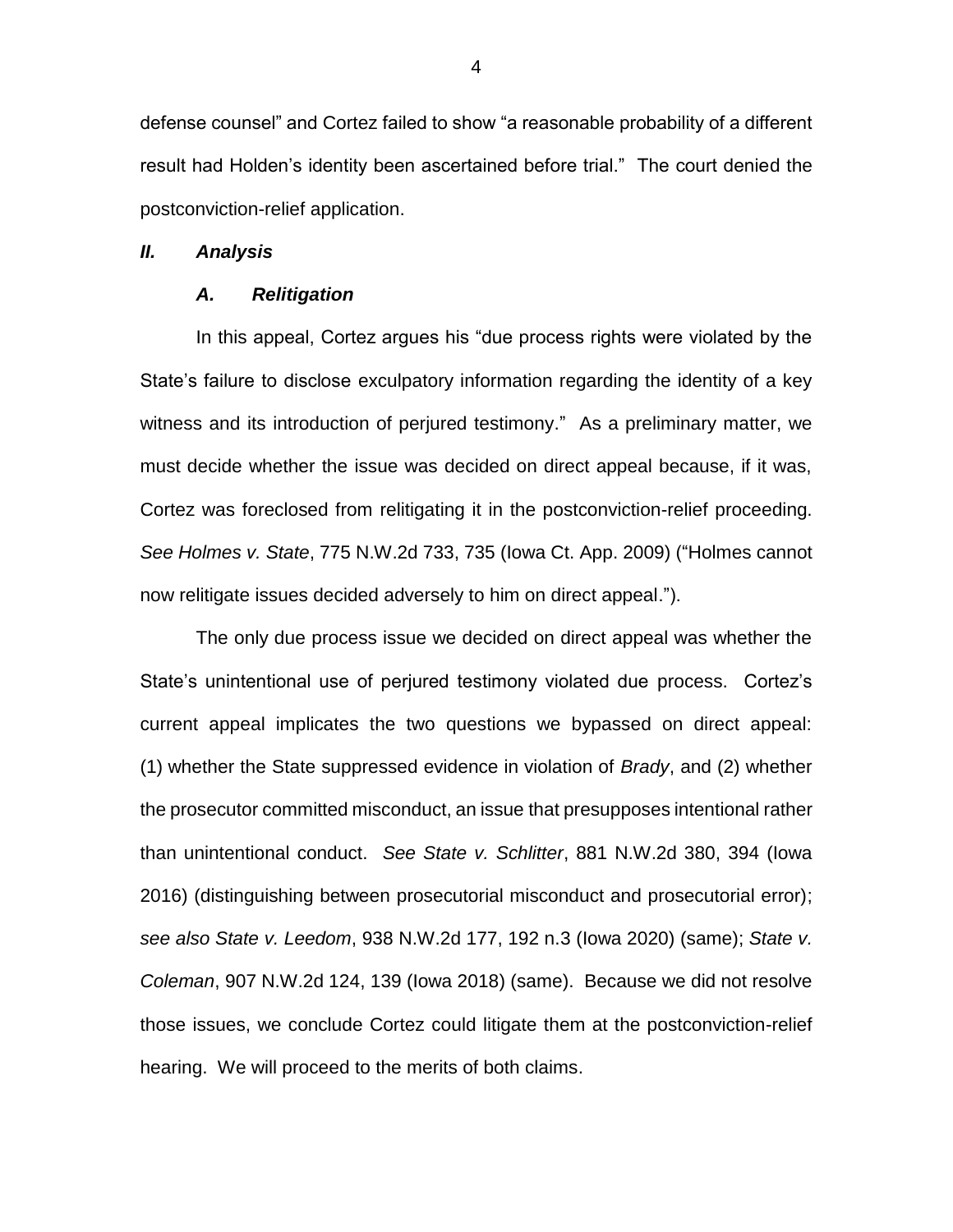#### 1. *Brady* violation

"[T]he suppression by the prosecution of evidence favorable to an accused upon request violates due process where the evidence is material either to guilt or to punishment, irrespective of the good faith or bad faith of the prosecution." *Brady*, 373 U.S. at 87. "To show a *Brady* violation, [an applicant] must prove by a preponderance of the evidence (1) the prosecution suppressed evidence; (2) the evidence was favorable to the defendant; and (3) the evidence was material to the issue of guilt." *Moon v. State*, 911 N.W.2d 137, 145 (Iowa 2018) (internal quotations and citations omitted).

Cortez asserts the "multiple [department of criminal investigation (DCI)] agents working on this case possessed evidence favorable to [him]; specifically, that a key witness was lying about his identity," and they withheld that "favorable evidence" from him until after trial. The State counters that Cortez failed to prove "any investigators had actual knowledge that Riley/Holden had been lying about his identity." On our de novo review of this constitutional issue, we agree with the State.

"Nondisclosure of evidence is the touchstone of suppression," and "[t]he State has a duty to disclose exculpatory evidence regardless of whether the accused requests it." *Aguilera v. State*, 807 N.W.2d 249, 252 (Iowa 2011). But the State could not disclose what it did not know, and Cortez's attorney conceded the State did not know of Riley's true identity until after trial. Specifically, counsel informed the sentencing court that "to our knowledge the defense, and I believe the State, no one knew that [Riley] was falsifying his name at that point."

5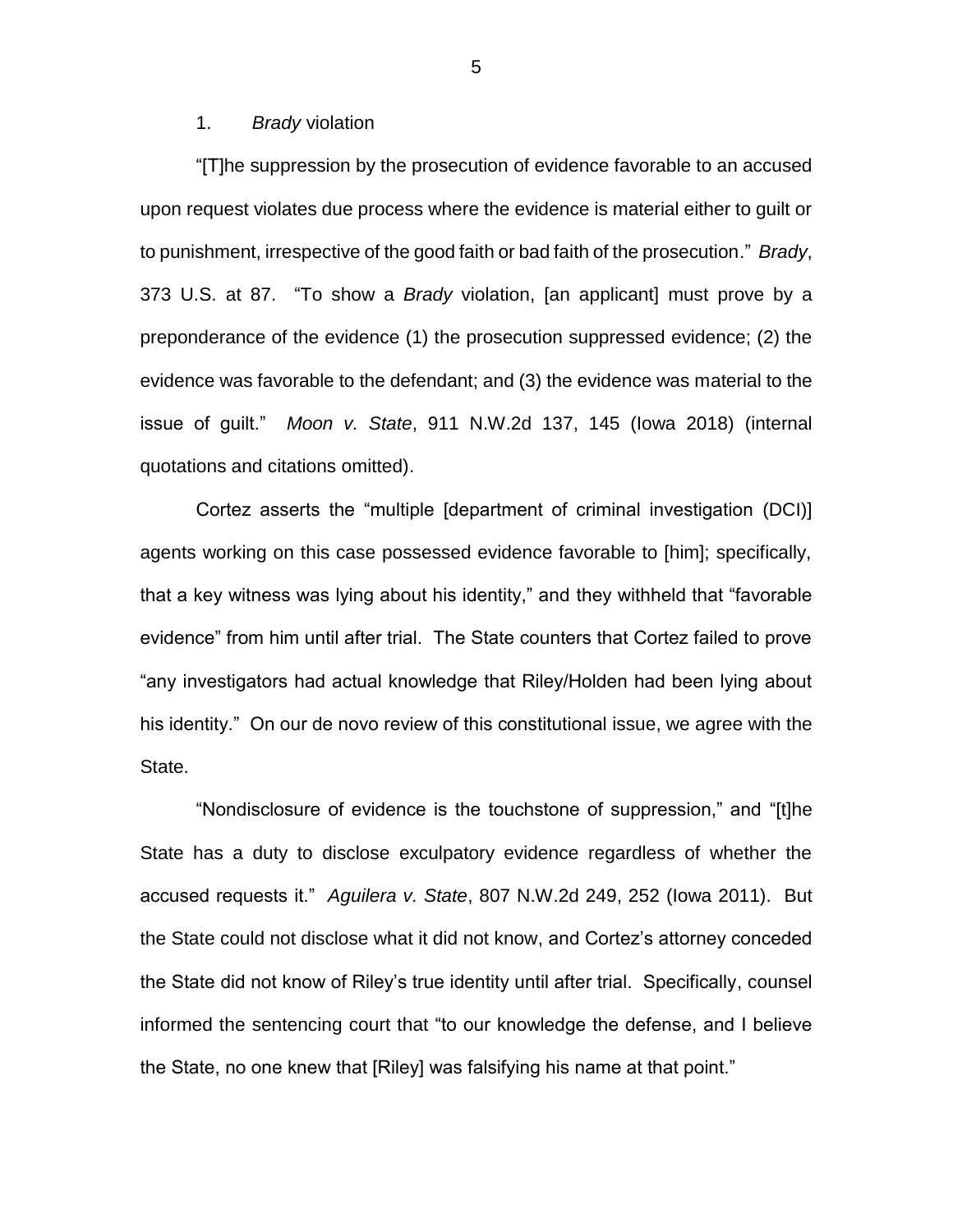Nor did the State have pretrial information to glean Riley's true identity. *See Kyles v. Whitley*, 514 U.S. 419, 437 (1995) (noting the "individual prosecutor has a duty to learn of any favorable evidence known to the others acting on the government's behalf in the case, including the police"). Although two witnesses referred to a man named "Barry," neither identified him as "Barry Holden." And Holden identified himself as Cyrus Riley in hospital records documenting his injuries and to law enforcement officers.

The only official indication that the name might not be correct came in a laboratory phone log prepared before trial. That log, documenting a call from a DCI special agent to an analyst, stated, "Cyrus is not his real name." The analyst testified she was told it "was an assumed name or something like that." But a finger print analysis conducted by the DCI in the wake of the disclosure failed to uncover Riley's true identity. According to the fingerprint analyst, he "didn't find the fingers [he] was searching" for.

Notably, Cortez's attorney was given access to the DCI file. *See Aguilera*, 807 N.W.2d at 253 ("[A]ccess to police reports, as opposed to mere knowledge of the reports, provides essential facts and a 'range and detail of information necessary to fully understand the implications of the police investigation' that oral disclosure of the reports cannot provide." (citation omitted)). At the postconviction hearing, counsel testified he was sure he read the DCI investigation report "[p]robably a number of times." He assumed Riley "was telling [him] the truth" about his identity and "throughout the entire investigation as far as [he] understood it and the police understood it and the county attorney understood it that that's what his name was." He testified Riley "had all of us fooled."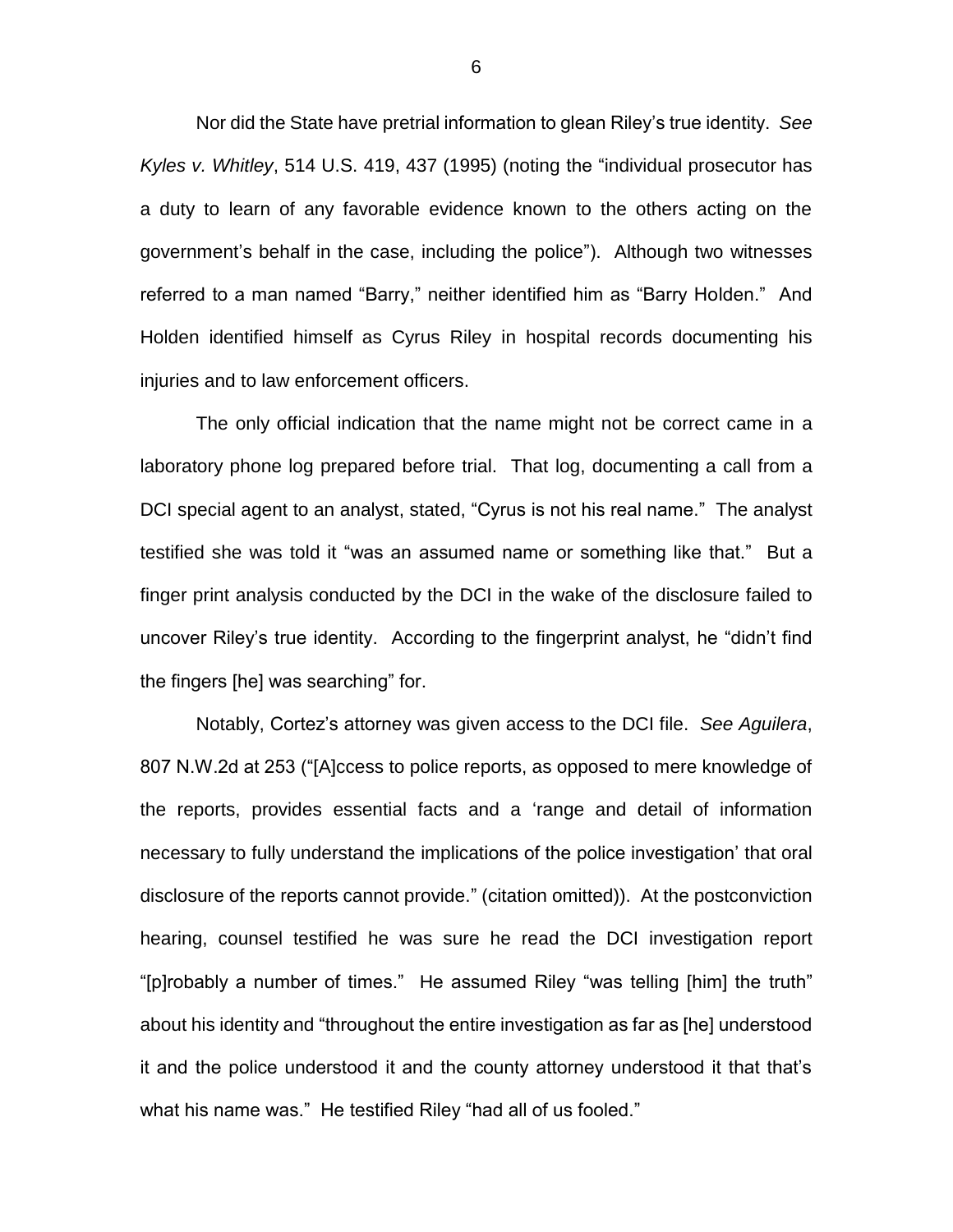Because Riley's true identity was not known by the State before or during trial despite efforts to verify it, the information could not have been suppressed. We conclude the *Brady* claim fails on this ground.

#### 2. Prosecutorial Misconduct

We turn to the prosecutorial misconduct claim. Although Cortez couches it as a due process claim and there are certainly due process implications with the introduction of perjured testimony, our review of a district court ruling on the subject is for an abuse of discretion. *See Leedom*, 938 N.W.2d at 185.

As mentioned, the supreme court has distinguished between prosecutorial misconduct and prosecutorial error. *See Schlitter,* 881 N.W.2d at 394. "To prove prosecutorial misconduct, the defendant must show the prosecutor acted with reckless disregard . . . or intentionally made statements in violation of an obvious obligation, legal standard, or applicable rule that went beyond an exercise of poor judgment." *Leedom*, 938 N.W.2d at 192 (alteration in original) (citation omitted). Prosecutorial error, in contrast, "is based on human error or the exercise of poor judgment." *Id.* at n.3 (citation omitted). In his postconviction testimony, Cortez's attorney essentially conceded the prosecutor's conduct as it related to Riley/Holden was neither intentional nor reckless. Accordingly, Cortez failed to establish prosecutorial misconduct. We discern no abuse of discretion in the postconviction court's denial of the claim.

## *B. Ineffective-Assistance-of-Counsel Claims*

Cortez contends his trial attorney was ineffective in failing to conduct a "meaningful investigation into Cyrus Riley." Our discussion above essentially resolves the issue. We specifically highlight counsel's review of the DCI file and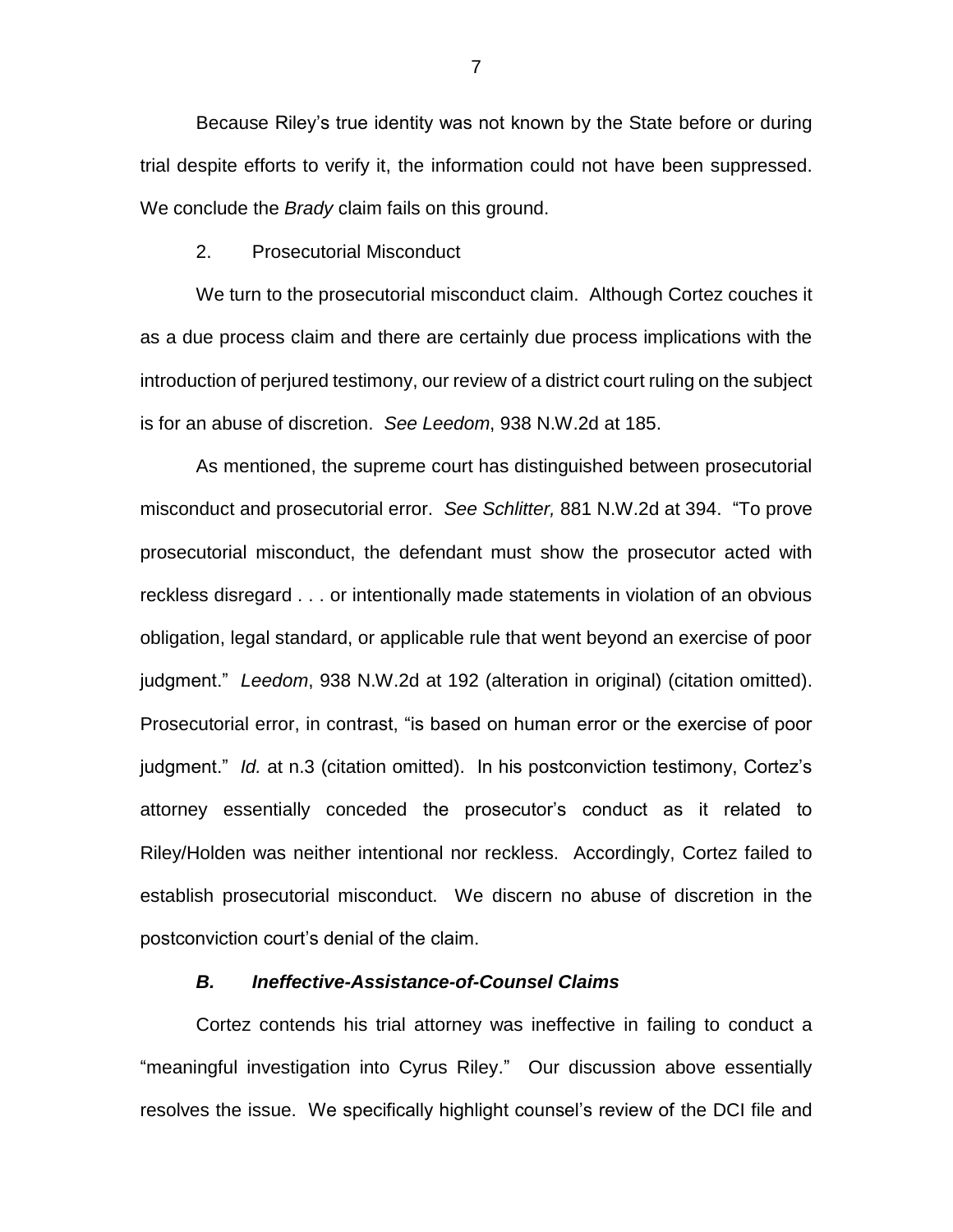his postconviction testimony that he found nothing to suggest Riley was not who he said he was. And to the extent Cortez believes Holden's felonies would have provided valuable fodder for impeachment, his attorney testified, "I didn't know what they were. No one knew what they were. The [S]tate couldn't even come up with them, if I remember right." But, even without his criminal record, counsel effectively impeached Riley by vigorously cross-examining him about discrepancies between his trial and deposition testimony. On our de novo review of the trial and postconviction records, we conclude counsel did not perform deficiently in failing to investigate Riley/Holden further. *See Strickland v. Washington*, 466 U.S. 668, 687 (1984).

In a related vein, Cortez contends direct appeal counsel was ineffective in failing to supplement the record on the Riley/Holden issue. Cortez was given an opportunity to do just that at the postconviction hearing. We have relied on the expanded record in resolving the issues relating to Riley's true identity. Accordingly, the state of the record on direct appeal is essentially a moot issue.

Cortez also contends his trial attorney was ineffective in failing to "introduce expert testimony or otherwise challenge the DNA, knife, wound, and crime scene." Counsel effectively cross-examined the State's witnesses on the issues of import. For example, he asked the State medical examiner about the thickness of the blade and elicited concessions that blades other than the type carried by Cortez could have inflicted the wounds. As for his failure to delve into "touch DNA" on the knife handle to determine whether people other than Cortez had used the knife, he testified he did not do so "[f]or fear of what [he] might find out." He said, "sometimes you don't want an answer, and that would be a good one when I didn't